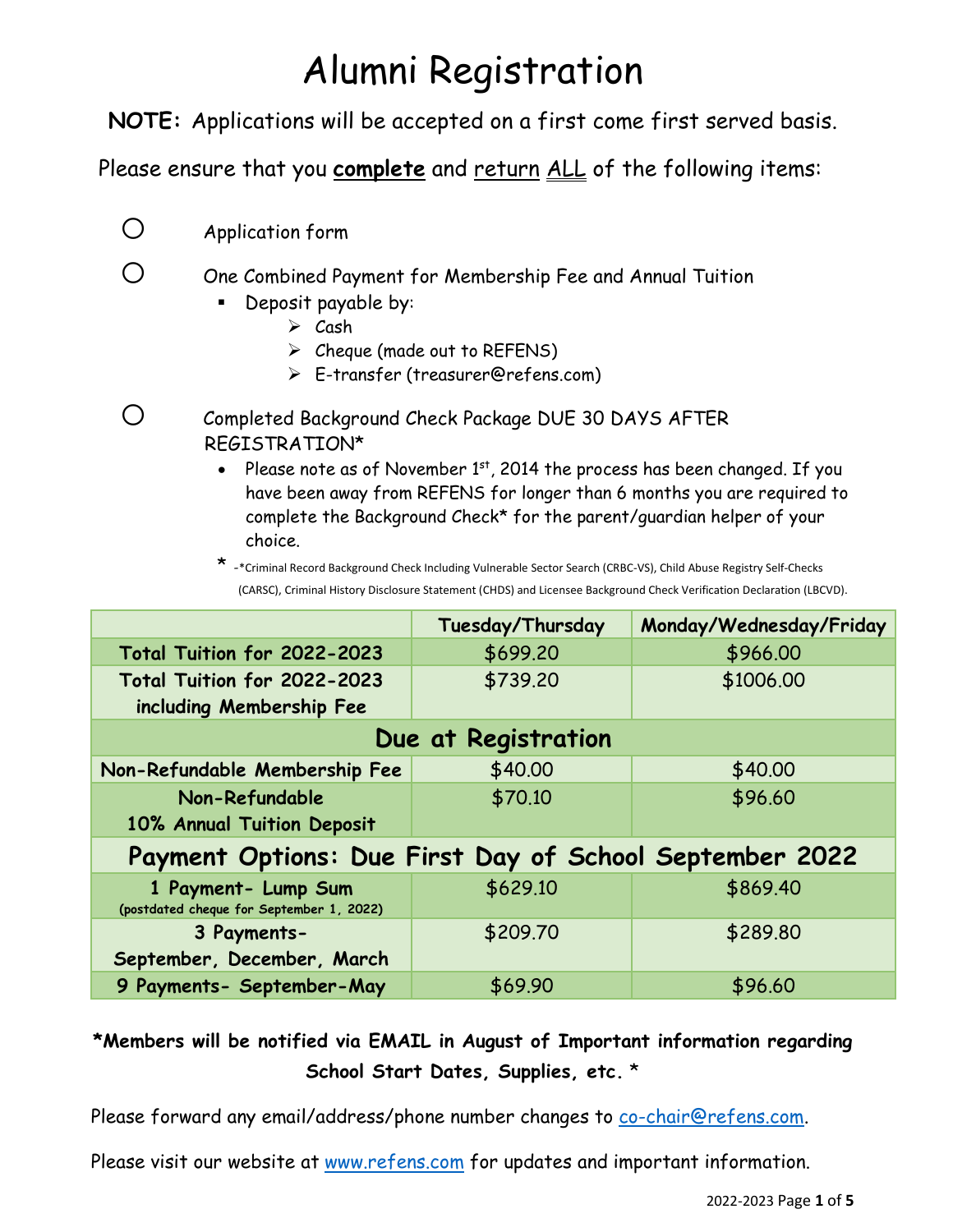## **UPCOMING EVENTS:**

**Alumni Registration Night: Monday February 7th at 6:00 PM** held virtually. Alumni registration is reserved for any and all families who have previously had a child enrolled in our program. As always, registration will take place on a first come, first serve basis. "Reserve your registration spot" will be activated online on the REFENS website Sunday February 6th @ 12:00 PM and deactivated on Monday February 7<sup>th</sup> @ 12:00PM, check the REFENS website on how to obtain your spot #. Access to the virtual meeting room will occur at 5:45PM and registration will begin promptly at 6:00PM. Please be prepared to email all documents to cochair@refens.com and e-transfer (Non-Refundable Membership Fee & Non-Refundable 10% Annual Tuition Deposit) during the virtual meeting. Alumni registration will end on Monday February 28th at 4:00pm, any late registrations will have to register at General Registration Night.

To join Alumni Registration: Copy and paste the link below into your web browser

[https://teams.microsoft.com/l/meetup](https://teams.microsoft.com/l/meetup-join/19%3ameeting_ZDY1MTEzZjctZDU0Yi00MTFmLTg0MzUtOTY5MDAxZDg5NzQy%40thread.v2/0?context=%7b%22Tid%22%3a%220989062b-c204-4e84-b91f-405e921ac507%22%2c%22Oid%22%3a%22ed0435a0-9db6-44e2-ab71-c895aced09ab%22%7d)[join/19%3ameeting\\_ZDY1MTEzZjctZDU0Yi00MTFmLTg0MzUtOTY5MDAxZDg5NzQy%40thr](https://teams.microsoft.com/l/meetup-join/19%3ameeting_ZDY1MTEzZjctZDU0Yi00MTFmLTg0MzUtOTY5MDAxZDg5NzQy%40thread.v2/0?context=%7b%22Tid%22%3a%220989062b-c204-4e84-b91f-405e921ac507%22%2c%22Oid%22%3a%22ed0435a0-9db6-44e2-ab71-c895aced09ab%22%7d) [ead.v2/0?context=%7b%22Tid%22%3a%220989062b-c204-4e84-b91f-](https://teams.microsoft.com/l/meetup-join/19%3ameeting_ZDY1MTEzZjctZDU0Yi00MTFmLTg0MzUtOTY5MDAxZDg5NzQy%40thread.v2/0?context=%7b%22Tid%22%3a%220989062b-c204-4e84-b91f-405e921ac507%22%2c%22Oid%22%3a%22ed0435a0-9db6-44e2-ab71-c895aced09ab%22%7d)[405e921ac507%22%2c%22Oid%22%3a%22ed0435a0-9db6-44e2-ab71](https://teams.microsoft.com/l/meetup-join/19%3ameeting_ZDY1MTEzZjctZDU0Yi00MTFmLTg0MzUtOTY5MDAxZDg5NzQy%40thread.v2/0?context=%7b%22Tid%22%3a%220989062b-c204-4e84-b91f-405e921ac507%22%2c%22Oid%22%3a%22ed0435a0-9db6-44e2-ab71-c895aced09ab%22%7d) [c895aced09ab%22%7d](https://teams.microsoft.com/l/meetup-join/19%3ameeting_ZDY1MTEzZjctZDU0Yi00MTFmLTg0MzUtOTY5MDAxZDg5NzQy%40thread.v2/0?context=%7b%22Tid%22%3a%220989062b-c204-4e84-b91f-405e921ac507%22%2c%22Oid%22%3a%22ed0435a0-9db6-44e2-ab71-c895aced09ab%22%7d)

**General Registration- Monday March 7th at 6:00 PM** held virtually. As always, registration will take place on a first come, first serve basis. "Reserve your registration spot" will be activated online on the REFENS website Sunday March 6th @ 12:00 PM and deactivated on Monday March  $7^{th}$  @ 12:00PM, check the REFENS website on how to obtain your spot #. Access to the virtual meeting room will occur at 5:45PM and registration will begin promptly at 6:00PM. Please be prepared to email all documents to co-chair@refens.com and e-transfer (Non-Refundable Membership Fee & Non-Refundable 10% Annual Tuition Deposit) during the virtual meeting.

To join General Registration: Copy and paste the link below into your web browser

[https://teams.microsoft.com/l/meetup](https://teams.microsoft.com/l/meetup-join/19%3ameeting_MDgwMDE1ODItZjVjNi00YTY2LWIxOGUtMjIyZDYwNjUzYjgw%40thread.v2/0?context=%7b%22Tid%22%3a%220989062b-c204-4e84-b91f-405e921ac507%22%2c%22Oid%22%3a%22ed0435a0-9db6-44e2-ab71-c895aced09ab%22%7d)[join/19%3ameeting\\_MDgwMDE1ODItZjVjNi00YTY2LWIxOGUtMjIyZDYwNjUzYjgw%40threa](https://teams.microsoft.com/l/meetup-join/19%3ameeting_MDgwMDE1ODItZjVjNi00YTY2LWIxOGUtMjIyZDYwNjUzYjgw%40thread.v2/0?context=%7b%22Tid%22%3a%220989062b-c204-4e84-b91f-405e921ac507%22%2c%22Oid%22%3a%22ed0435a0-9db6-44e2-ab71-c895aced09ab%22%7d) [d.v2/0?context=%7b%22Tid%22%3a%220989062b-c204-4e84-b91f-](https://teams.microsoft.com/l/meetup-join/19%3ameeting_MDgwMDE1ODItZjVjNi00YTY2LWIxOGUtMjIyZDYwNjUzYjgw%40thread.v2/0?context=%7b%22Tid%22%3a%220989062b-c204-4e84-b91f-405e921ac507%22%2c%22Oid%22%3a%22ed0435a0-9db6-44e2-ab71-c895aced09ab%22%7d)[405e921ac507%22%2c%22Oid%22%3a%22ed0435a0-9db6-44e2-ab71](https://teams.microsoft.com/l/meetup-join/19%3ameeting_MDgwMDE1ODItZjVjNi00YTY2LWIxOGUtMjIyZDYwNjUzYjgw%40thread.v2/0?context=%7b%22Tid%22%3a%220989062b-c204-4e84-b91f-405e921ac507%22%2c%22Oid%22%3a%22ed0435a0-9db6-44e2-ab71-c895aced09ab%22%7d) [c895aced09ab%22%7d](https://teams.microsoft.com/l/meetup-join/19%3ameeting_MDgwMDE1ODItZjVjNi00YTY2LWIxOGUtMjIyZDYwNjUzYjgw%40thread.v2/0?context=%7b%22Tid%22%3a%220989062b-c204-4e84-b91f-405e921ac507%22%2c%22Oid%22%3a%22ed0435a0-9db6-44e2-ab71-c895aced09ab%22%7d)

**REFENS Annual General Meeting: Please stay tuned - Date to be determined** AGM will be held virtually. Please attend to find out how to hand in receipts or originals of your background checks and get first-hand information regarding REFENS. Nominations and voting for positions on the Board of Directors will also take place at this time. Please ensure you are present if you would like to be considered for one of these positions.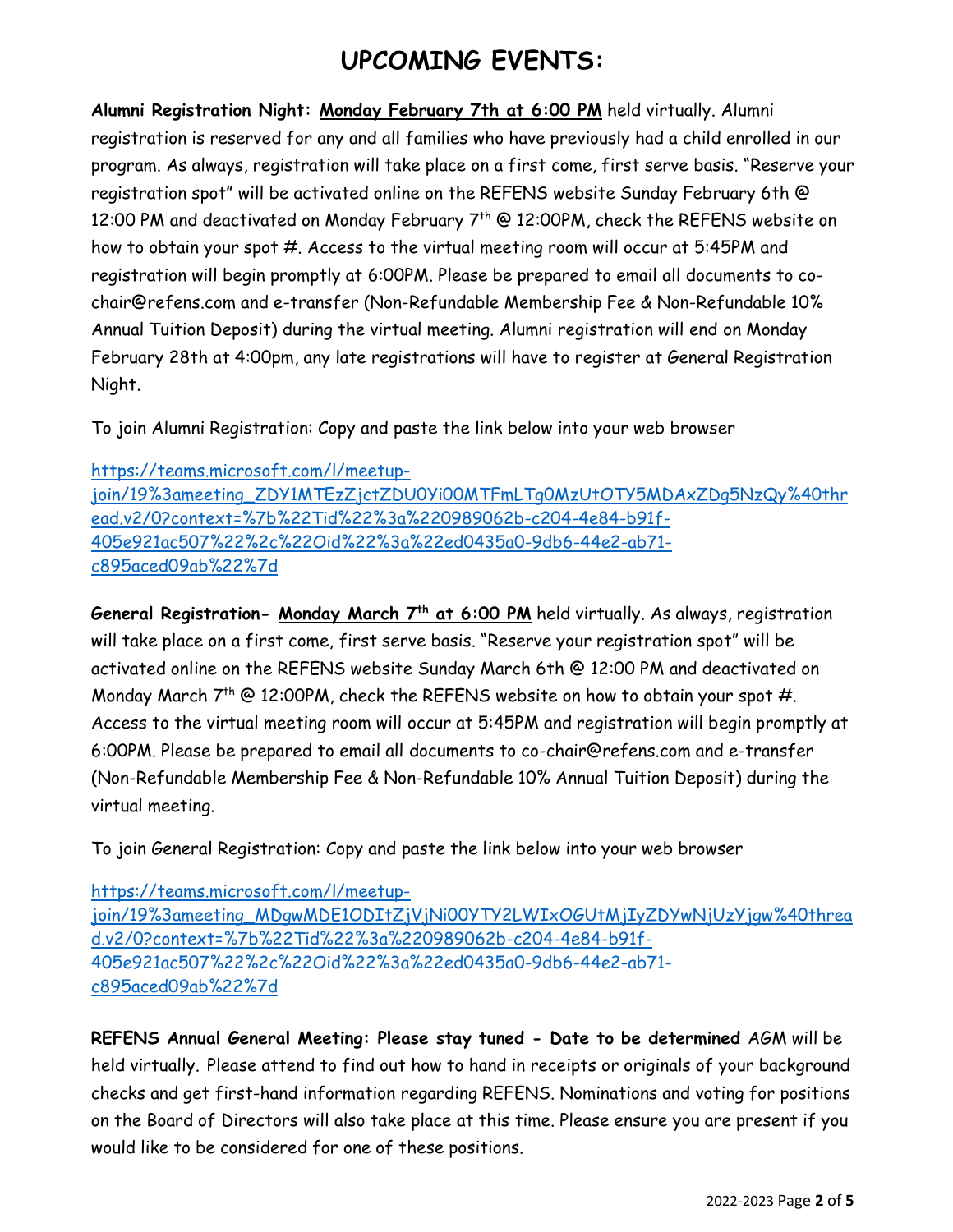### **RIVER EAST FRENCH EXPOSURE NURSERY SCHOOL**

#### **Alumni- APPLICATION FORM 2022/2023**

**(PLEASE PRINT)**

#### **CHILD'S INFORMATION**

| (SURNAME)                                                                                                                                                                                                                                                     |                                                                                                            | (FIRST NAME) (MIDDLE NAME)           |  |
|---------------------------------------------------------------------------------------------------------------------------------------------------------------------------------------------------------------------------------------------------------------|------------------------------------------------------------------------------------------------------------|--------------------------------------|--|
|                                                                                                                                                                                                                                                               |                                                                                                            |                                      |  |
|                                                                                                                                                                                                                                                               |                                                                                                            | (MM/DD/YYYY)                         |  |
|                                                                                                                                                                                                                                                               |                                                                                                            |                                      |  |
|                                                                                                                                                                                                                                                               |                                                                                                            |                                      |  |
| □ 3 YEAR OLD 9:15-11:35 TUES/THURS - $\Box$ 4 YEAR OLD 9:15-11:35 MON/WED/FRI<br>□ 3 YEAR OLD 1:00-3:20 TUES/THURS** $\Box$ 4 YEAR OLD 1:00-3:20 MON/WED/FRI<br>MEDICAL NUMBER: FAMILY ___ ___ ___ ___ ___ ___ INDIVIDUAL ___ ___ ___ ___ ___ ___ ___ ___ ___ | Sessions: (please number your preferences)<br>** Tues/Thurs PM Class subject to change based on enrollment |                                      |  |
| PHYSICAL OR EMOTIONAL NEEDS: (PLEASE BE SPECIFIC) ______________________________                                                                                                                                                                              |                                                                                                            |                                      |  |
| PARENT INFORMATION                                                                                                                                                                                                                                            |                                                                                                            |                                      |  |
| MOTHER'S NAME                                                                                                                                                                                                                                                 |                                                                                                            | FATHER'S NAME                        |  |
| CELL PH. $\#$                                                                                                                                                                                                                                                 |                                                                                                            | CELL PH. $\#$                        |  |
|                                                                                                                                                                                                                                                               |                                                                                                            |                                      |  |
| EMPLOYER NAME, ADDRESS & POSTAL CODE                                                                                                                                                                                                                          |                                                                                                            | EMPLOYER NAME, ADDRESS & POSTAL CODE |  |
|                                                                                                                                                                                                                                                               |                                                                                                            |                                      |  |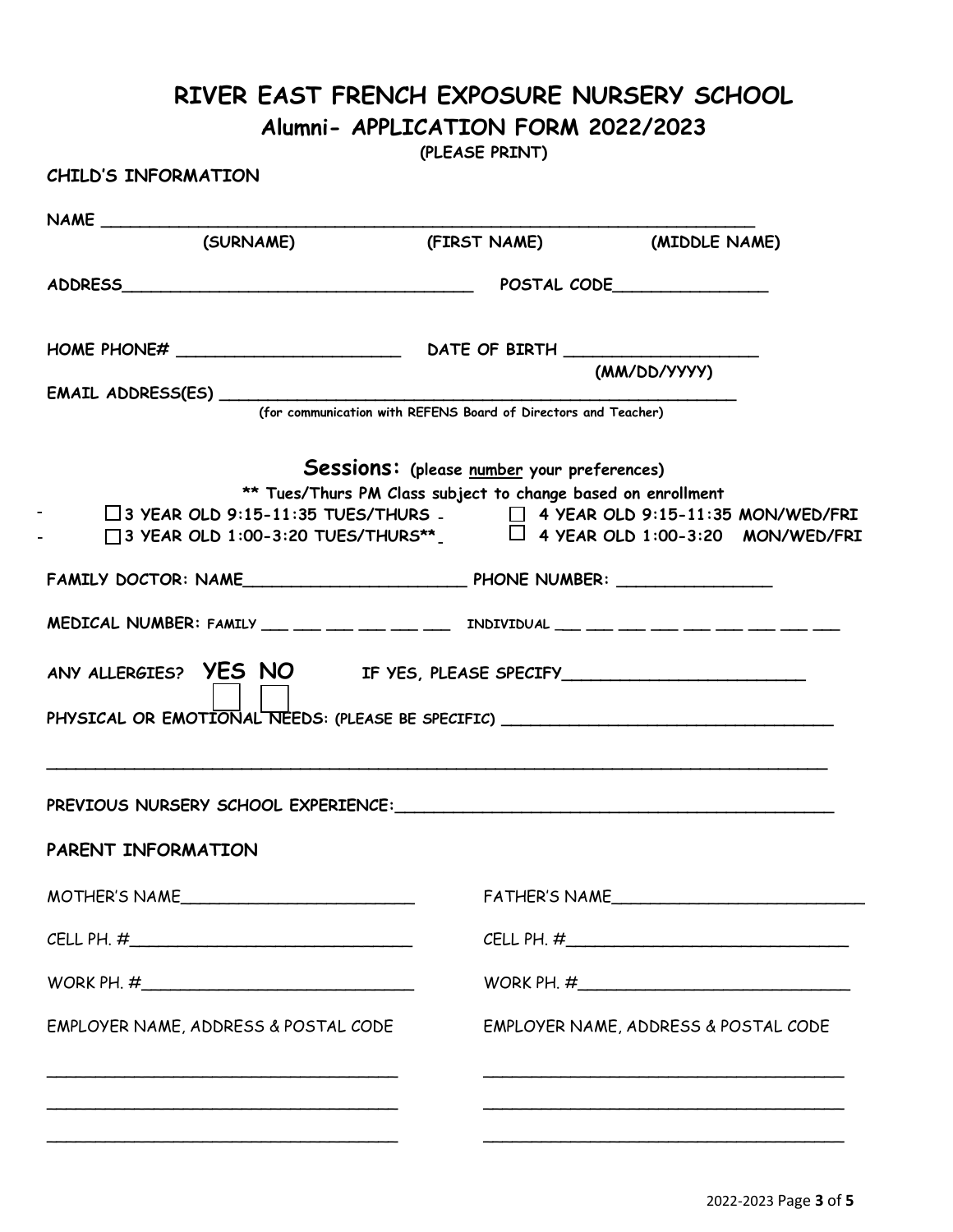# **EMERGENCY CONTACT: (IF PARENT IS UNAVAILABLE)**

|                                                                                                                                                                                                                                      | HOME ADDRESS________________________________HOME PHONE #________________________ |           |  |  |
|--------------------------------------------------------------------------------------------------------------------------------------------------------------------------------------------------------------------------------------|----------------------------------------------------------------------------------|-----------|--|--|
|                                                                                                                                                                                                                                      |                                                                                  |           |  |  |
| PICK UP INFORMATION                                                                                                                                                                                                                  |                                                                                  |           |  |  |
|                                                                                                                                                                                                                                      |                                                                                  |           |  |  |
| IN ADDITION TO MOM AND DAD THESE INDIVIDUALS CAN PICK-UP OUR CHILD:                                                                                                                                                                  |                                                                                  |           |  |  |
| Name                                                                                                                                                                                                                                 | Relationship to child                                                            | Phone $#$ |  |  |
| Name                                                                                                                                                                                                                                 | Relationship to child                                                            | Phone $#$ |  |  |
| Name                                                                                                                                                                                                                                 | Relationship to child Phone #                                                    |           |  |  |
| YES    <br>NO  <br>SHOULD WE BE AWARE OF ANY LEGAL CUSTODY ARRANGEMENTS?                                                                                                                                                             |                                                                                  |           |  |  |
|                                                                                                                                                                                                                                      |                                                                                  |           |  |  |
| Do you have any special talents, skills, or connections that could benefit our nursery school?                                                                                                                                       |                                                                                  |           |  |  |
| Are you interested on becoming more involved with the River East French Exposure Nursery School?<br>$\mathsf{No}$<br>Paid- After Class Teachers Assistant? Yes<br><b>Board of Directors:</b><br><b>Nol</b><br>Yesl<br>If yes Name: _ |                                                                                  |           |  |  |